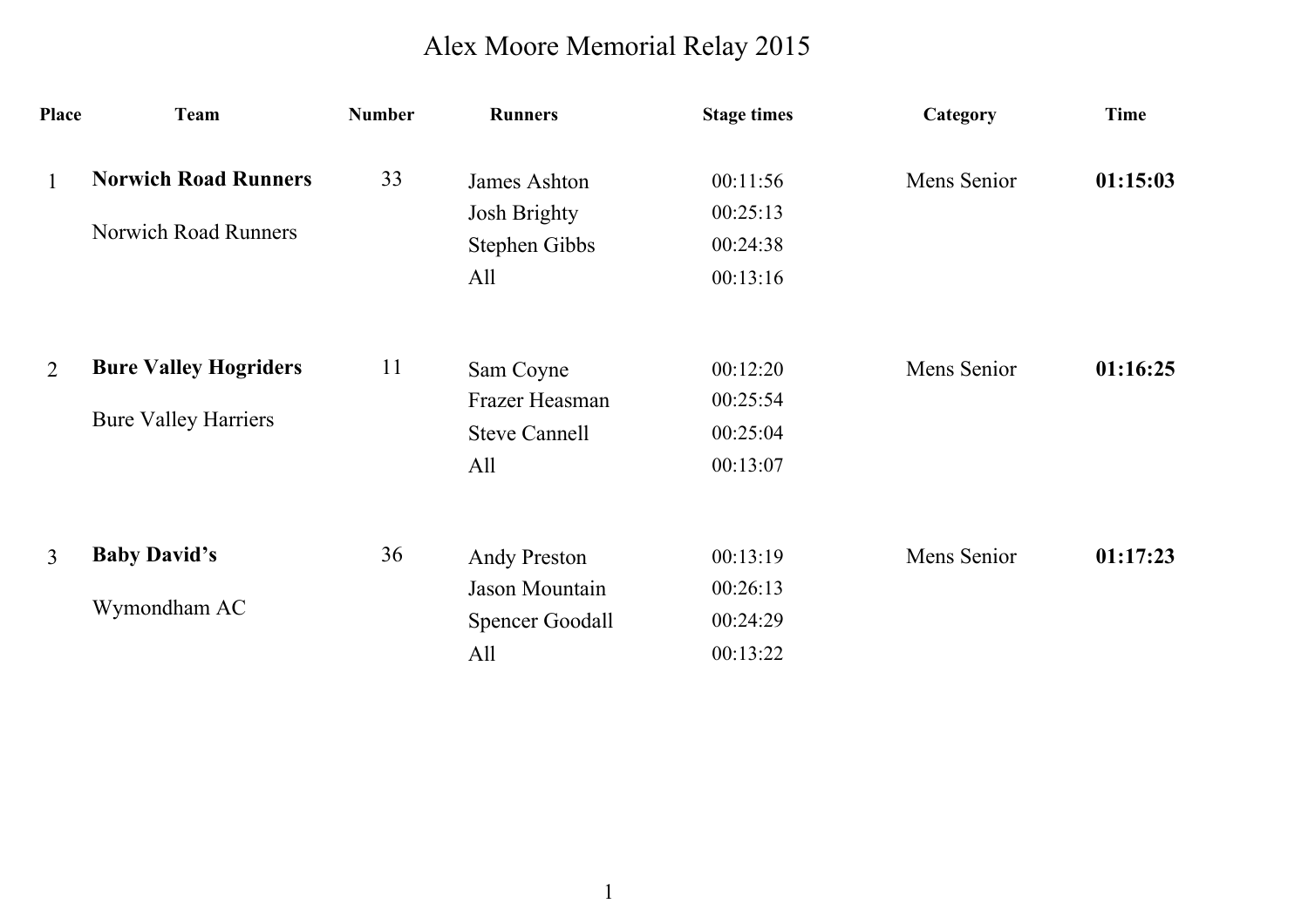| <b>Place</b>   | <b>Team</b>                                                | <b>Number</b> | <b>Runners</b>                                                 | <b>Stage times</b>                           | Category            | <b>Time</b> |
|----------------|------------------------------------------------------------|---------------|----------------------------------------------------------------|----------------------------------------------|---------------------|-------------|
| $\overline{4}$ | <b>Bure Valley Hobblers</b><br><b>Bure Valley Harriers</b> | 13            | Colin Robilliard<br>Martin Adcock<br>Lawrence Wade<br>All      | 00:13:23<br>00:26:40<br>00:25:59<br>00:13:49 | <b>Mens Masters</b> | 01:19:51    |
| 5              | 2 Tri or not to Try<br>Tri-Anglia/NRR                      | 27            | <b>Mark Garrett</b><br><b>Mark Clues</b><br>Steve Ely<br>All   | 00:13:40<br>00:26:44<br>00:26:02<br>00:13:43 | <b>Mens Masters</b> | 01:20:09    |
| 6              | <b>Charlotte's Chargers</b><br>Dereham Runners AC          | 8             | <b>Todd Lake</b><br>Guzel Sari<br><b>Charlotte Rose</b><br>All | 00:12:43<br>00:27:03<br>00:26:44<br>00:14:30 | Mixed               | 01:21:00    |
| $\overline{7}$ | The Yates'<br>NRR/CONAC                                    | 35            | Sarah Peachey<br><b>Chris Yeates</b><br>Richard Johnson<br>All | 00:14:28<br>00:26:51<br>00:26:27<br>00:14:33 | Mixed               | 01:22:19    |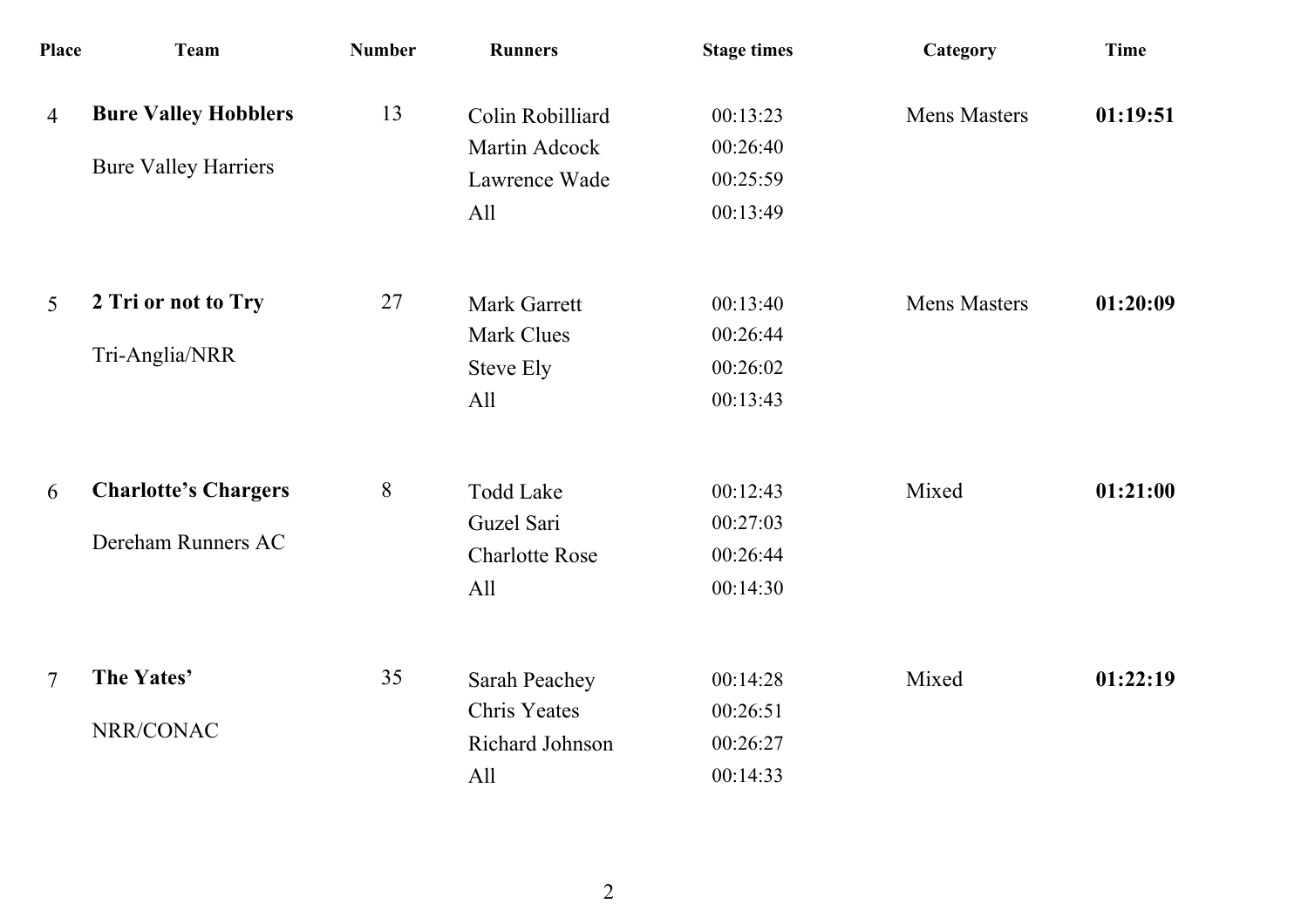| <b>Team</b>                 | <b>Number</b>                                                                                    | <b>Runners</b>    | <b>Stage times</b> | Category    | <b>Time</b> |
|-----------------------------|--------------------------------------------------------------------------------------------------|-------------------|--------------------|-------------|-------------|
| <b>Bure Valley Hatchets</b> | 12                                                                                               | Mark Haynes       | 00:13:45           | Mens Senior | 01:24:13    |
|                             |                                                                                                  | <b>Rick Ward</b>  | 00:27:15           |             |             |
|                             |                                                                                                  | Paul Higham       | 00:27:46           |             |             |
|                             |                                                                                                  | All               | 00:15:27           |             |             |
| <b>Rixy's Boys</b>          | 9                                                                                                | <b>Steve Rix</b>  | 00:14:41           | Mens Senior | 01:26:16    |
|                             |                                                                                                  | Chris Mitchel     | 00:28:32           |             |             |
|                             |                                                                                                  | Howard Bailey     | 00:28:16           |             |             |
|                             |                                                                                                  | All               | 00:14:47           |             |             |
| <b>The Gret Ole Bors</b>    | $\overline{2}$                                                                                   | David Crow        | 00:15:03           | Mens Senior | 01:27:03    |
|                             |                                                                                                  | Simon Brighten    | 00:28:31           |             |             |
|                             |                                                                                                  | Chris Bullock     | 00:28:27           |             |             |
|                             |                                                                                                  | All               | 00:15:02           |             |             |
| <b>A Well Deserved Pint</b> | 29                                                                                               | Alex Smith        | 00:15:13           | Mixed       | 01:27:12    |
|                             |                                                                                                  | Amy Beck          | 00:28:44           |             |             |
|                             |                                                                                                  | <b>Mark Betts</b> | 00:27:38           |             |             |
|                             |                                                                                                  | All               | 00:15:37           |             |             |
|                             | <b>Place</b><br><b>Bure Valley Harriers</b><br>Dereham Runners AC<br>N/A<br>Norwich Road Runners |                   |                    |             |             |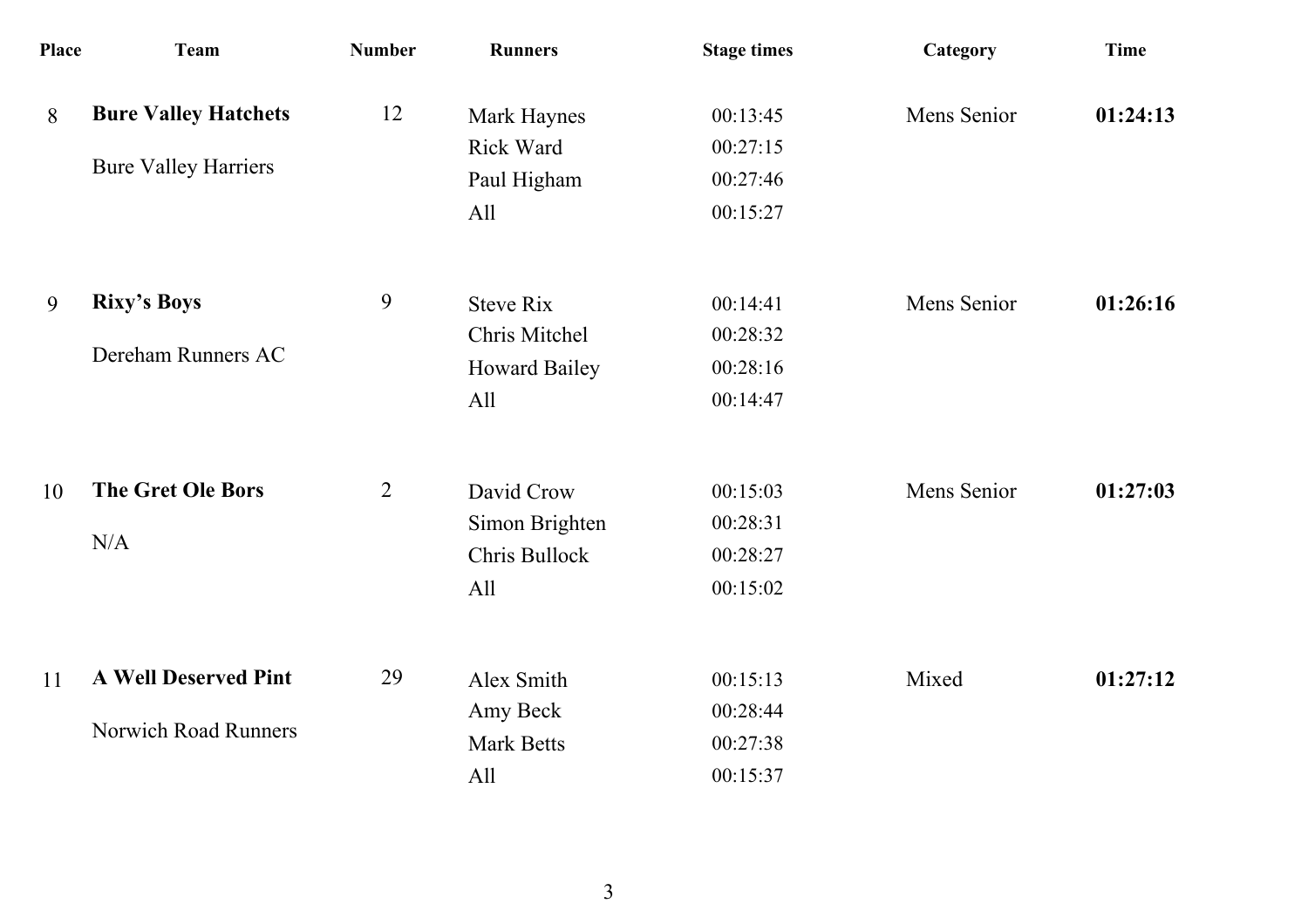| Place | <b>Team</b>                             | <b>Number</b> | <b>Runners</b>                                                          | <b>Stage times</b>                           | Category            | <b>Time</b> |
|-------|-----------------------------------------|---------------|-------------------------------------------------------------------------|----------------------------------------------|---------------------|-------------|
| 12    | <b>Big Ben</b><br>Coltishall Jaguars    | 23            | <b>Ben Gaskins</b><br><b>Ben Dennington</b><br><b>Ben Letzer</b><br>All | 00:14:09<br>00:28:43<br>00:29:51<br>00:15:05 | Mens Senior         | 01:27:48    |
| 13    | <b>Gazebo</b><br>Coltishall Jaguars     | 38            | <b>Scott Shrubsall</b><br>Jon Howe<br>Mel Porter<br>All                 | 00:14:57<br>00:30:29<br>00:28:50<br>00:15:45 | Mens Senior         | 01:30:01    |
| 14    | <b>Orange B's</b><br>Coltishall Jaguars | 21            | Rod Bye<br>Ken Bowman<br>Ellie Bye<br>All                               | 00:14:34<br>00:30:01<br>00:30:54<br>00:16:16 | Mixed               | 01:31:45    |
| 15    | <b>WAC Running Nuts</b><br>Wymondham AC | 30            | <b>Eddie Greenland</b><br>Kevin Garwood<br>Mark Tufts<br>All            | 00:14:58<br>00:30:53<br>00:31:15<br>00:15:31 | <b>Mens Masters</b> | 01:32:37    |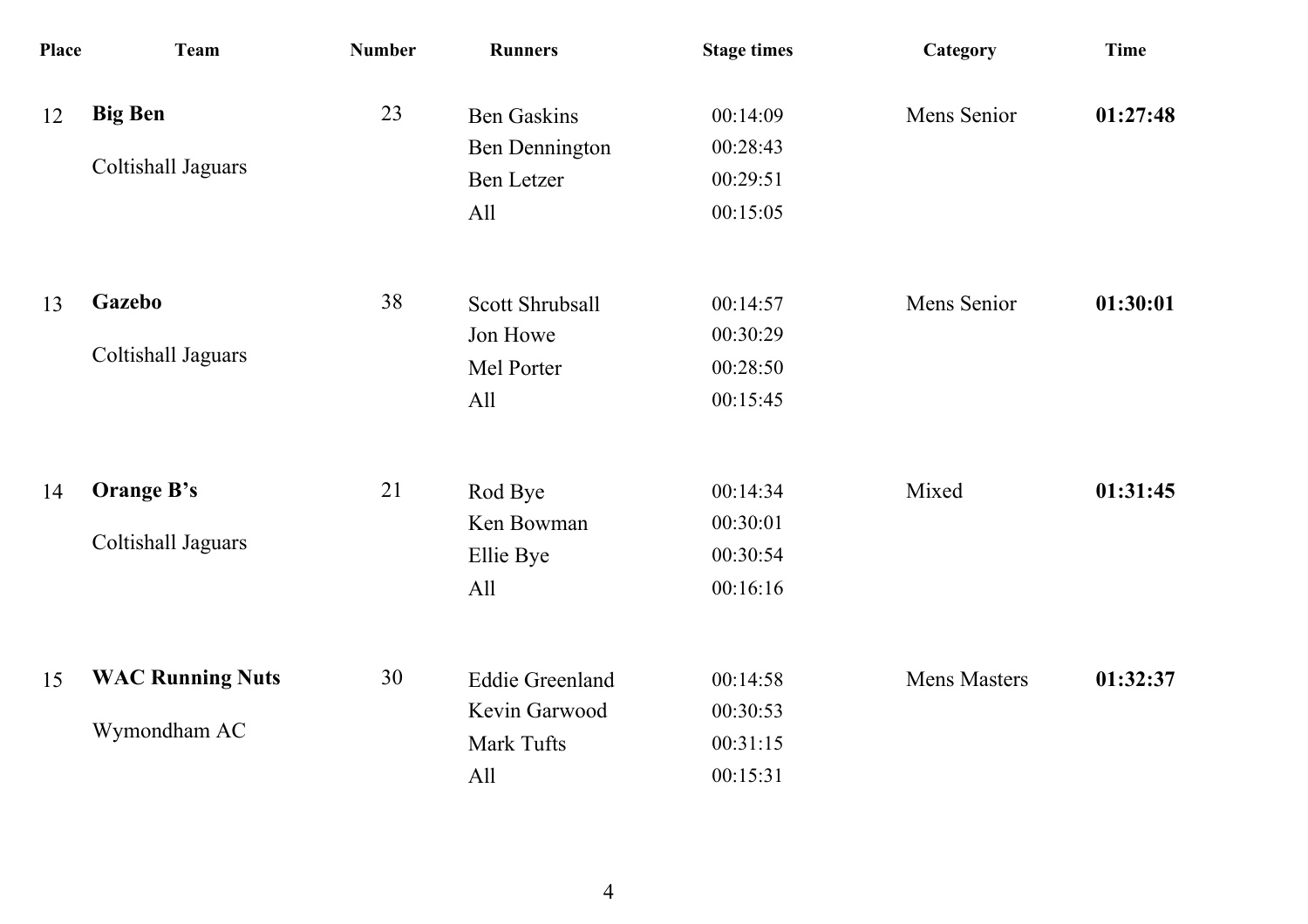| Place | <b>Team</b>                   | <b>Number</b>  | <b>Runners</b>       | <b>Stage times</b> | Category              | <b>Time</b> |
|-------|-------------------------------|----------------|----------------------|--------------------|-----------------------|-------------|
| 16    | Forty, Fit and Fabulous!      | $\overline{3}$ | Kim Reader           | 00:16:13           | <b>Ladies Masters</b> | 01:33:19    |
|       | Wymondham AC                  |                | Rebecca Faircloth    | 00:30:01           |                       |             |
|       |                               |                | <b>Sharon Hurren</b> | 00:30:07           |                       |             |
|       |                               |                | All                  | 00:16:58           |                       |             |
| 17    | The 'See' Flyers              | 7              | Sally Juby           | 00:16:25           | <b>Ladies Senior</b>  | 01:33:22    |
|       |                               |                | Emma Potter-Campbell | 00:29:18           |                       |             |
|       | Dereham Runners AC            |                | Elizabeth Daly       | 00:30:41           |                       |             |
|       |                               |                | All                  | 00:16:58           |                       |             |
| 18    | <b>Williams Lea Harriers</b>  | $\mathbf{1}$   | James Bugg           | 00:14:35           | Mens Senior           | 01:35:33    |
|       |                               |                | Tim Lucking          | 00:32:20           |                       |             |
|       | N/A                           |                | James Fowler         | 00:31:06           |                       |             |
|       |                               |                | All                  | 00:17:32           |                       |             |
| 19    | <b>Bure Valley Happy Feet</b> | 15             | Emma Fox             | 00:16:21           | <b>Ladies Senior</b>  | 01:36:05    |
|       |                               |                | Sarah Stubbs         | 00:31:08           |                       |             |
|       | <b>Bure Valley Harriers</b>   |                | <b>Autumn Hales</b>  | 00:31:53           |                       |             |
|       |                               |                | All                  | 00:16:43           |                       |             |
|       |                               |                |                      |                    |                       |             |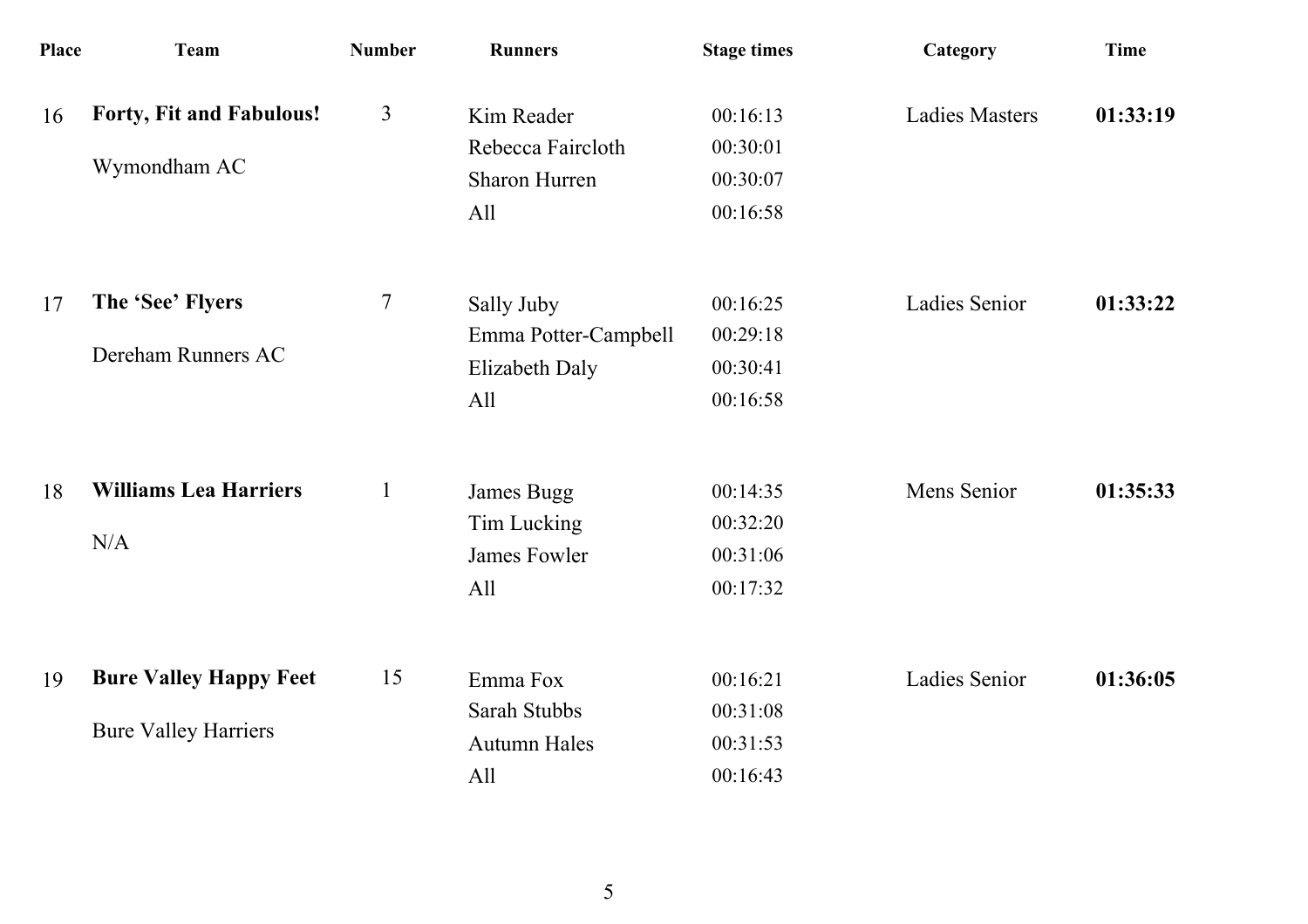| <b>Place</b> | <b>Team</b>                                                         | <b>Number</b> | <b>Runners</b>                                                           | <b>Stage times</b>                           | Category            | <b>Time</b> |
|--------------|---------------------------------------------------------------------|---------------|--------------------------------------------------------------------------|----------------------------------------------|---------------------|-------------|
| 20           | <b>Nearly Last</b><br><b>Gt Yarmouth Road Runners</b>               | 28            | Lisa Smith<br>Nicola Baker<br><b>Andrew Baker</b><br>All                 | 00:19:03<br>00:30:56<br>00:29:22<br>00:18:49 | Mixed               | 01:38:10    |
| 21           | <b>Longdale Steamers</b><br>Longdale Striders                       | 19            | Michelle Bull<br><b>Richard Morris-Jones</b><br>Rachel Williamson<br>All | 00:16:48<br>00:32:52<br>00:31:53<br>00:16:50 | Mixed               | 01:38:23    |
| 22           | Dowson and the Do Run<br><b>Runs</b><br><b>Norwich Road Runners</b> | 31            | <b>Nicky Dowson</b><br>Gary Cooper<br>Ray Lindsay<br>All                 | 00:16:53<br>00:32:12<br>00:32:32<br>00:17:23 | Mixed               | 01:39:00    |
| 23           | <b>One Hundred and Fifty</b><br>Coltishall Jaguars                  | 22            | Paul Taylor<br>Paul Groves<br>Martin Bagnall<br>All                      | 00:16:46<br>00:31:06<br>00:34:10<br>00:17:05 | <b>Mens Masters</b> | 01:39:07    |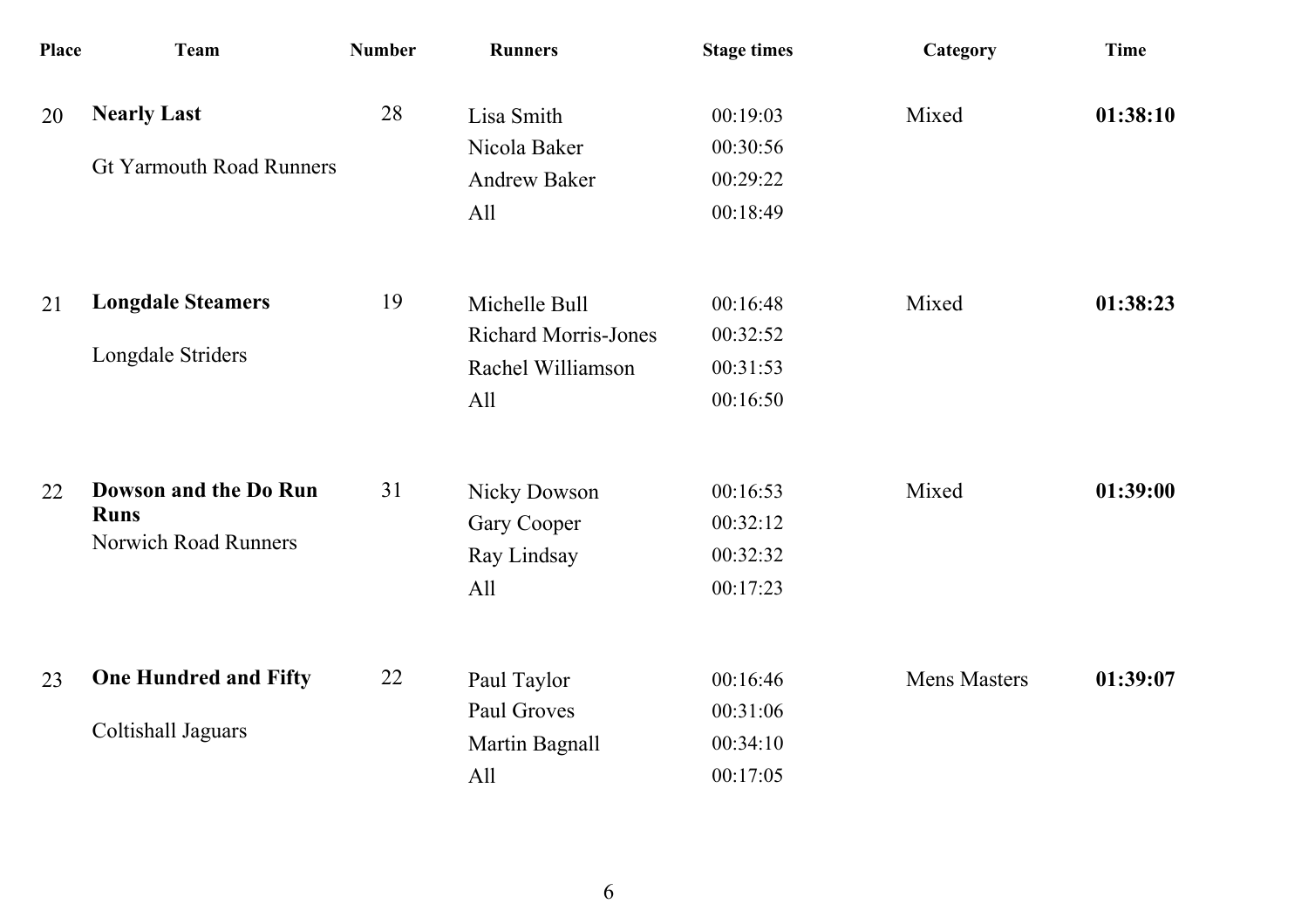| Place | <b>Team</b>                                          | <b>Number</b> | <b>Runners</b>                                                       | <b>Stage times</b>                           | Category | <b>Time</b> |
|-------|------------------------------------------------------|---------------|----------------------------------------------------------------------|----------------------------------------------|----------|-------------|
| 24    | <b>Bure Valley Haggis</b>                            | 16            | Diane Collins<br>Ian Cleminson                                       | 00:17:21<br>00:32:43                         | Mixed    | 01:39:20    |
|       | <b>Bure Valley Harriers</b>                          |               | Martin Colley<br>All                                                 | 00:31:47<br>00:17:29                         |          |             |
| 25    | <b>Jacquie's Mix</b><br>Dereham Runners AC           | 5             | Jacquie<br>Craig<br>Neville Knights<br>All                           | 00:19:05<br>00:30:12<br>00:31:15<br>00:19:12 | Mixed    | 01:39:44    |
| 26    | <b>In First Place</b><br><b>Norwich Road Runners</b> | 41            | <b>Steph Brighty</b><br><b>Steve Moseley</b><br>Keith Brighty<br>All | 00:20:11<br>00:29:24<br>00:29:59<br>00:20:40 | Mixed    | 01:40:14    |
| 27    | <b>The Arnold Trio</b><br>N/A                        | 32            | <b>Marion Arnold</b><br>Poppy Arnold<br>Nigel Arnold<br>All          | 00:18:42<br>00:35:41<br>00:27:36<br>00:19:16 | Mixed    | 01:41:15    |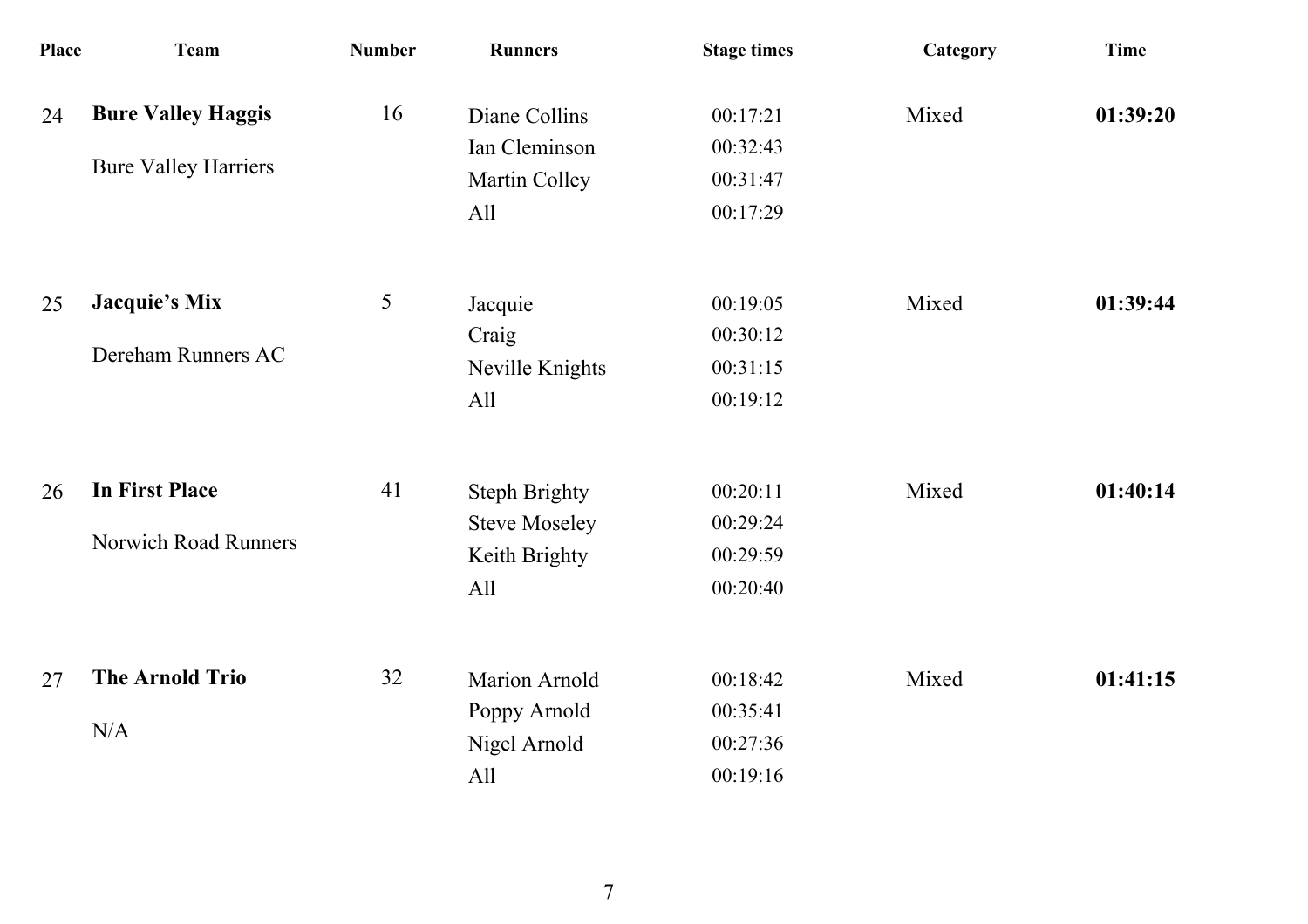| <b>Place</b> | Team                            | <b>Number</b> | <b>Runners</b>       | <b>Stage times</b> | Category              | <b>Time</b> |
|--------------|---------------------------------|---------------|----------------------|--------------------|-----------------------|-------------|
| 28           | <b>Bure Valley Here We Go</b>   | 18            | Dave Hutcheon        | 00:18:56           | Mens Senior           | 01:41:26    |
|              |                                 |               | Paul Jarvey          | 00:31:27           |                       |             |
|              | <b>Bure Valley Harriers</b>     |               | <b>Matthew Crane</b> | 00:30:45           |                       |             |
|              |                                 |               | All                  | 00:20:18           |                       |             |
| 29           | <b>Bure Valley Highlanders</b>  | 14            | Harry Collins        | 00:17:54           | <b>Mens Masters</b>   | 01:42:28    |
|              |                                 |               | Denver Slowther      | 00:31:39           |                       |             |
|              | <b>Bure Valley Harriers</b>     |               | Jonathan Foot        | 00:33:29           |                       |             |
|              |                                 |               | All                  | 00:19:26           |                       |             |
| 30           | <b>Red Rebels</b>               | 34            | Wendy Smith          | 00:18:21           | <b>Ladies Masters</b> | 01:43:09    |
|              |                                 |               | <b>Sally Cushing</b> | 00:34:52           |                       |             |
|              | <b>Norwich Road Runners</b>     |               | Elies Mann           | 00:31:52           |                       |             |
|              |                                 |               | All                  | 00:18:04           |                       |             |
| 31           | <b>Yarmouth Angels</b>          | 4             | <b>Elaine Stone</b>  | 00:17:47           | <b>Ladies Masters</b> | 01:45:02    |
|              |                                 |               | Karen Manning        | 00:34:57           |                       |             |
|              | <b>Gt Yarmouth Road Runners</b> |               | Lorrain Dawson       | 00:33:58           |                       |             |
|              |                                 |               | All                  | 00:18:20           |                       |             |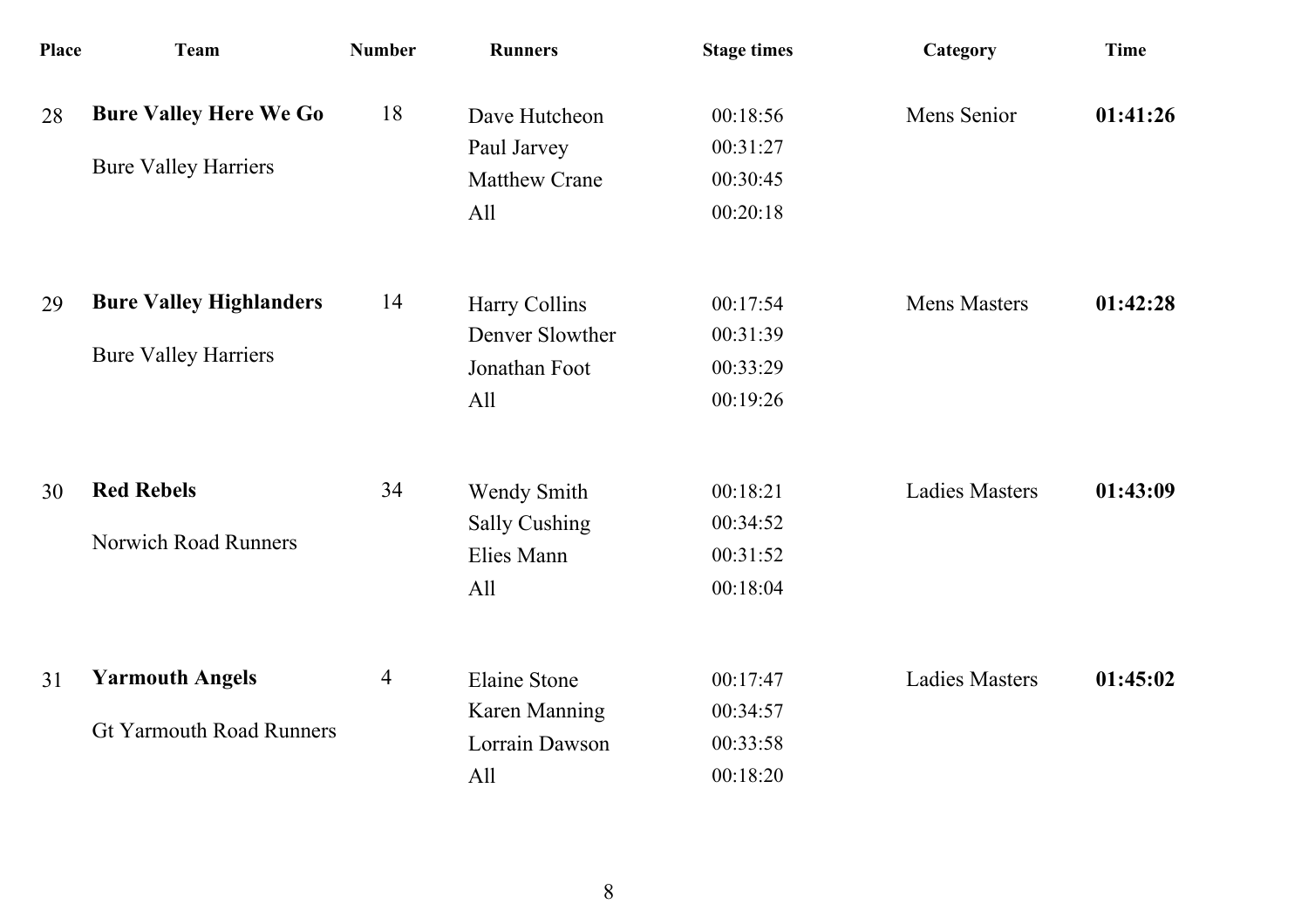| Place | <b>Team</b>                 | <b>Number</b> | <b>Runners</b>       | <b>Stage times</b> | Category             | <b>Time</b> |
|-------|-----------------------------|---------------|----------------------|--------------------|----------------------|-------------|
| 32    | <b>Andy's Crew</b>          | 6             | Hazel Cason          | 00:21:34           | Mixed                | 01:46:49    |
|       | Dereham Runners AC          |               | <b>Andy Rowles</b>   | 00:31:00           |                      |             |
|       |                             |               | Chris Hoiser         | 00:32:22           |                      |             |
|       |                             |               | All                  | 00:21:53           |                      |             |
| 33    | We Are Premier League       | 39            | <b>Gavin Thoules</b> | 00:16:09           | <b>Mens Masters</b>  | 01:48:49    |
|       |                             |               | <b>Trevor Horrex</b> | 00:35:16           |                      |             |
|       | <b>Norwich Road Runners</b> |               | <b>Charles Wood</b>  | 00:36:29           |                      |             |
|       |                             |               | All                  | 00:20:55           |                      |             |
| 34    | <b>Late Starters</b>        | 37            | Zep Ciarla           | 00:16:24           | Mixed                | 01:48:59    |
|       |                             |               | Jackie Bye           | 00:39:15           |                      |             |
|       | Coltishall Jaguars          |               | Danny Sweatman       | 00:34:41           |                      |             |
|       |                             |               | All                  | 00:18:39           |                      |             |
| 35    | <b>TBC</b>                  | 25            | Jackie Gooch         | 00:18:53           | <b>Ladies Senior</b> | 01:49:48    |
|       |                             |               | Emma Wilcock         | 00:36:54           |                      |             |
|       | Coltishall Jaguars          |               | Emma Jordan          | 00:34:49           |                      |             |
|       |                             |               | All                  | 00:19:12           |                      |             |
|       |                             |               |                      |                    |                      |             |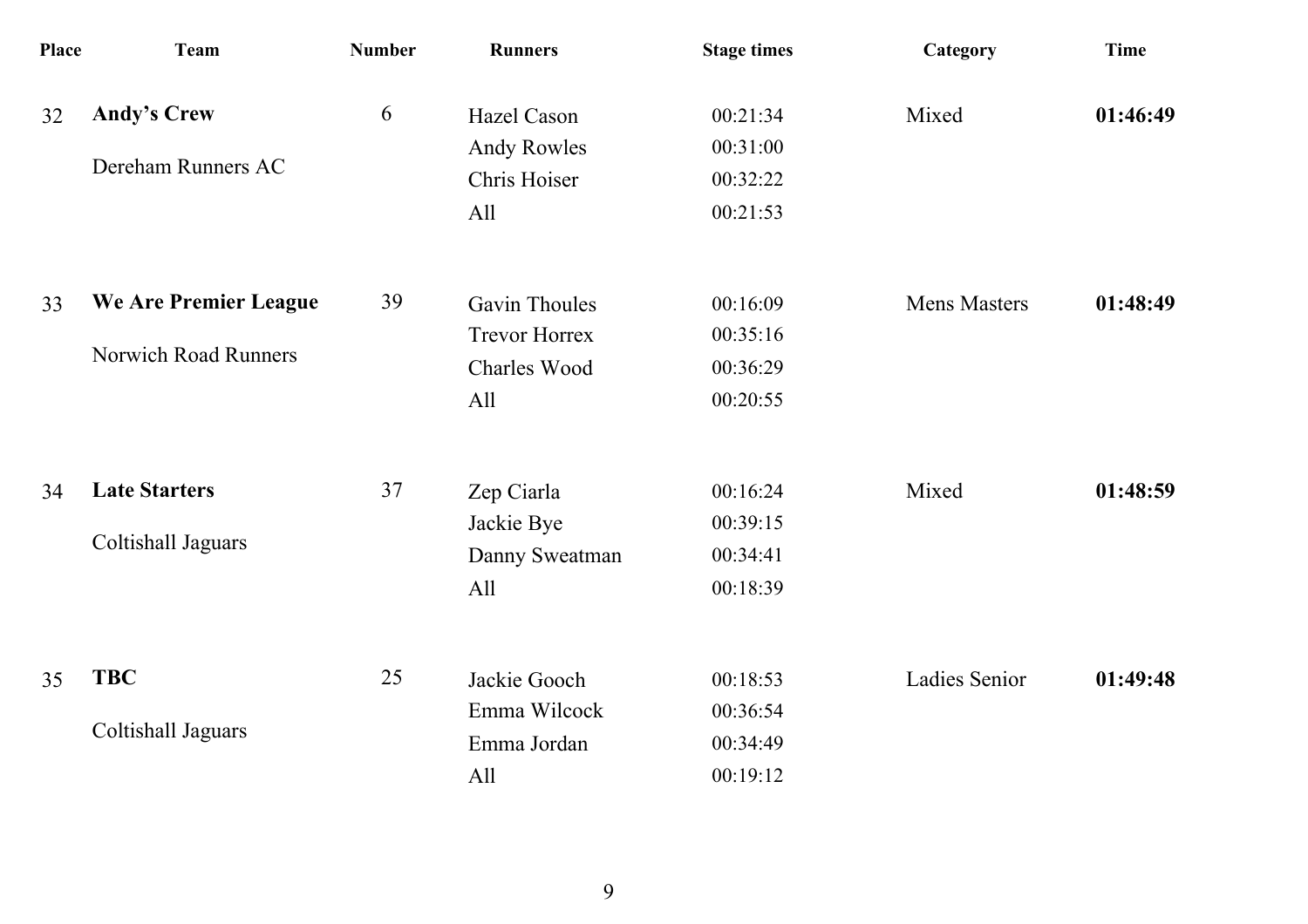| Place | <b>Team</b>                                                | <b>Number</b> | <b>Runners</b>                                                | <b>Stage times</b>                           | Category              | <b>Time</b> |
|-------|------------------------------------------------------------|---------------|---------------------------------------------------------------|----------------------------------------------|-----------------------|-------------|
| 36    | <b>Bure Valley Hopefuls</b><br><b>Bure Valley Harriers</b> | 17            | Julie Jarvey<br>Paul Rogers<br><b>Matthew Stone</b>           | 00:26:53<br>00:30:39<br>00:29:59             | Mixed                 | 01:53:46    |
|       |                                                            |               | All                                                           | 00:26:15                                     |                       |             |
| 37    | <b>Paula's Hotshots</b><br>Dereham Runners AC              | 10            | Paula Olley<br>Kareana Symonds<br><b>Becky Hardy</b><br>All   | 00:20:24<br>00:34:42<br>00:38:38<br>00:20:40 | <b>Ladies Masters</b> | 01:54:24    |
| 38    | The Three Joyous Jags<br>Coltishall Jaguars                | 26            | Jillie Cole<br>Rosemary Jackson<br><b>Becky Durant</b><br>All | 00:18:50<br>00:38:24<br>00:39:29<br>00:20:05 | <b>Ladies Masters</b> | 01:56:48    |
| 39    | <b>Longdale Rowlers</b><br>Longdale Striders               | 20            | John Rowley<br>Jenny Rowley<br>Peter Fox<br>All               | 00:22:11<br>00:41:37<br>00:32:33<br>00:22:11 | Mixed                 | 01:58:32    |